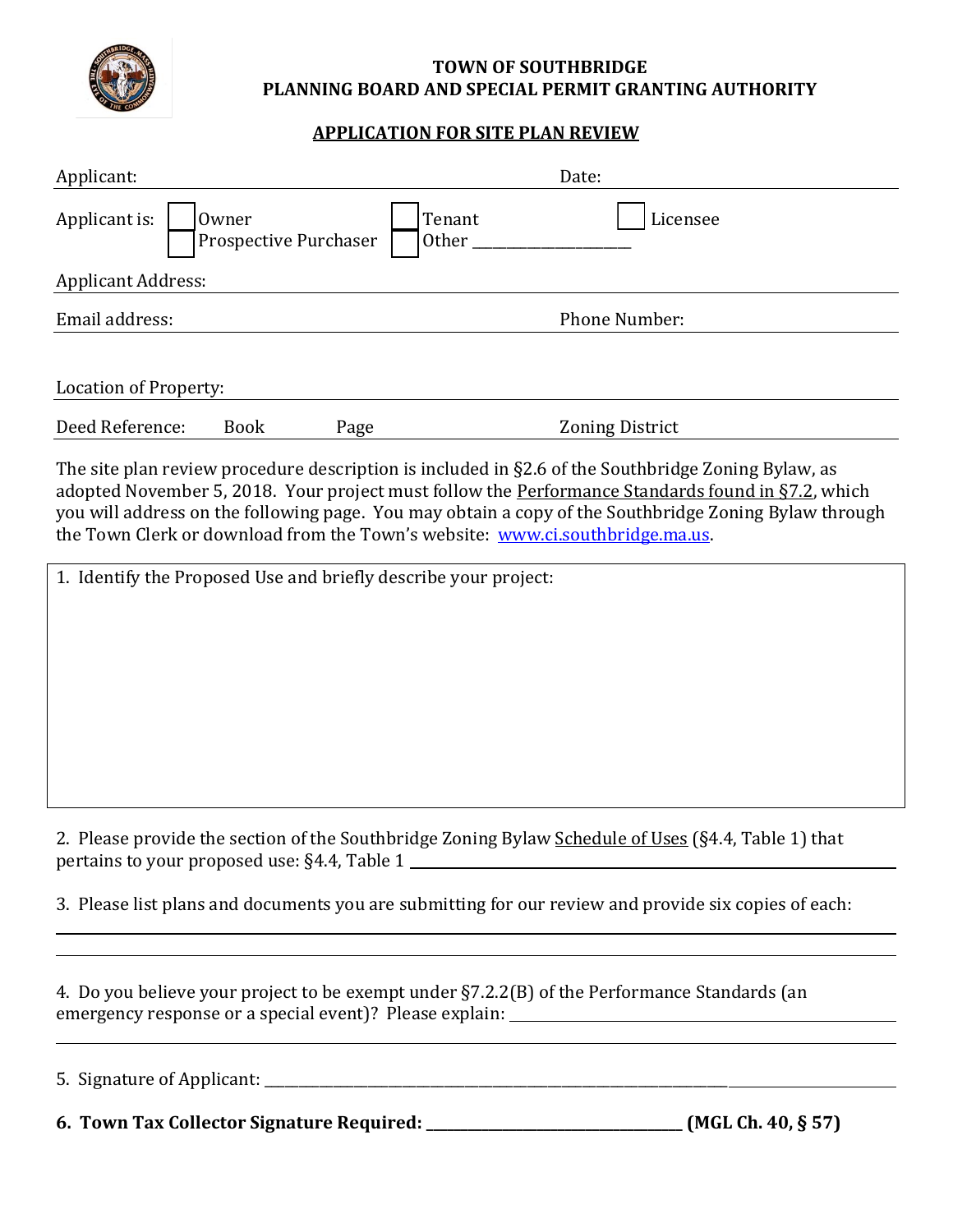## 7. Review Considerations

Keeping in mind that projects come in a variety of sizes and scope, please address each section of the Review Considerations completely. A complex project should include where we may find details of each section in the plans or other documents. A simple project may require just a brief description. The Planning Board shall consider and apply the following factors during its review of site plan applications.

§7.2.3 – Lighting:

§7.2.4 – Landscaping and Screening:

§7.2.5 – Stormwater Management:

§7.2.6 – Site Development Standards:

§7.2.7 – Pedestrian and Vehicle Access: Traffic Management:

§7.2.8 – Aesthetics:

§7.2.9 – Utilities; Security; Emergency Systems: